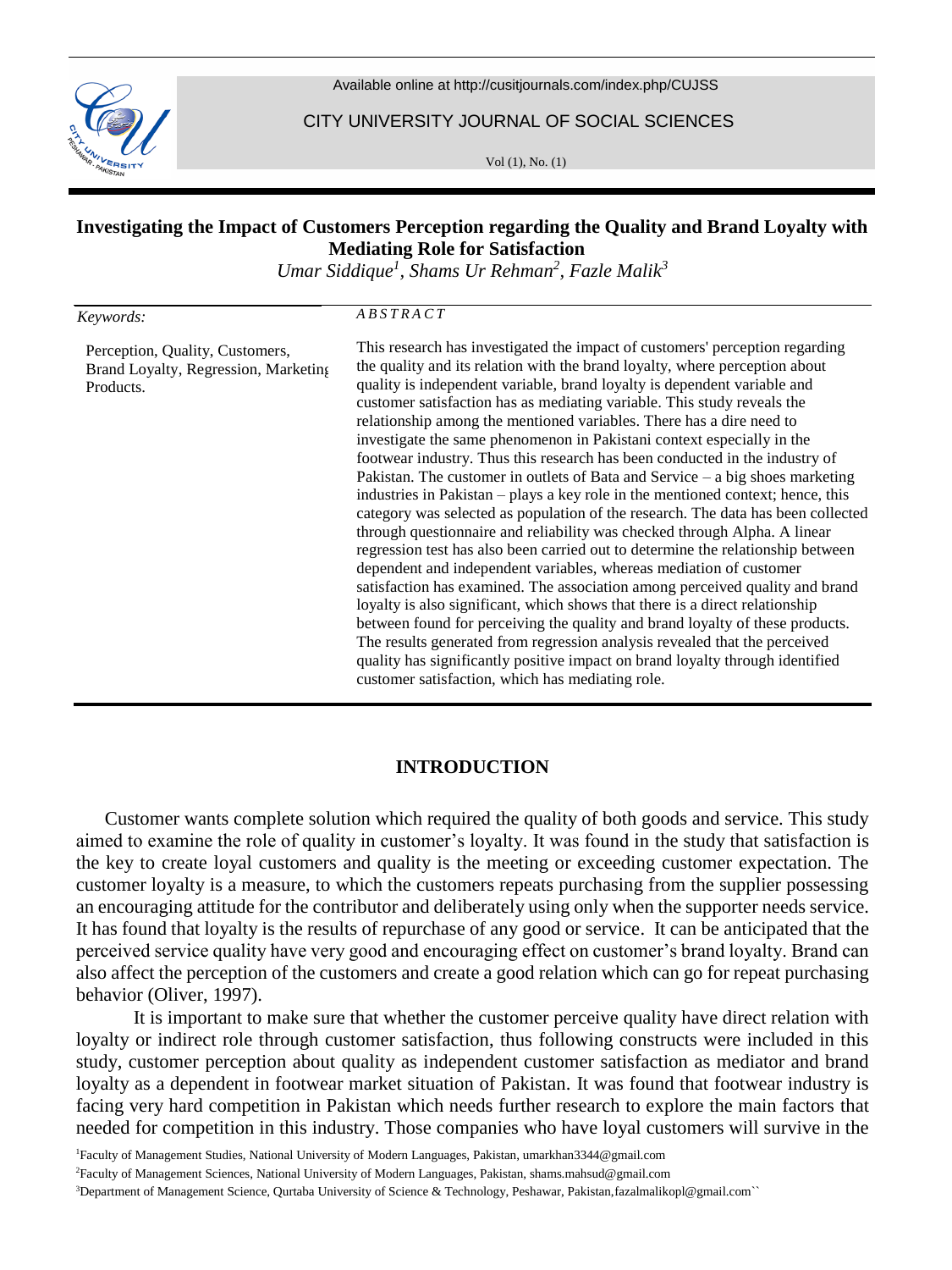long run which have strategic importance for them. No previous evidence has been found that to check a relationship model between customer's perception about the quality, customer's loyalty and more specifically customer's satisfaction as a mediator in footwear industry of Pakistan (Rahmat, 2013).

# **Literature Review**

# **Loyalty**

Loyalty for a customer can be defined as, the measure to which a buyer show repeat purchase actions about the service supplier, possesses an encouraging attitudinal temperament for the supplier, and consider using self-contained group of supplier when there is need for increase in service (Gremler & Brown, 1996).

The aims and objectives for critical marketing in any business are that, to simply create, maintain and improve customer loyalty toward their brands, products or services (Dick & Basu, 1994).

Brand loyalty is a fundamental and significant strategy for the survival and accomplishment for any business association, as it can influence and direct customer purchase behavior and performance of organization (Rahman, 2012).

It is essential for every organization and business that they can do research on perceived service quality to check the construct across the industries (Akbar & Pervaz, 2009).

# **Quality**

A service quality considered as an act or performance that allows customers to get benefit from different goods and provided that excellent service quality for customers to attend business surroundings significantly in a very tough market competition. This ability for a customer to provide high service and quality will reinforce the image, can develop retention, and attracting new prospective of customers via positive direction of communication ultimately increases the earnings money. The quality of service is calculated for an important element in determining the accomplishment and the competitiveness of a few particular organizations that can discriminate from their competitors by contribution high service quality to their customers (Aydin et al., 2005).

# **Satisfaction**

1. Some investigation suggested that customer satisfaction was checked and found that their facilitation of the associations of consumer loyalty can enhance quality to some extent. In this connection the services of the audit organization on customer's satisfaction initiate mediators lying on perceived services. The consequence of satisfaction and quality of service is established by attending customer's considerable and affirmative relation (Bloemer & Ruyter, 1999).

## **Theoretical Framework**

For any study, a diagrammatic sketch is playing a key role, in this regard, after a comprehensive literature survey, the following theoretical framework has been modeled shown in fig.1.



**3. Figure 1. Theoretical Framework**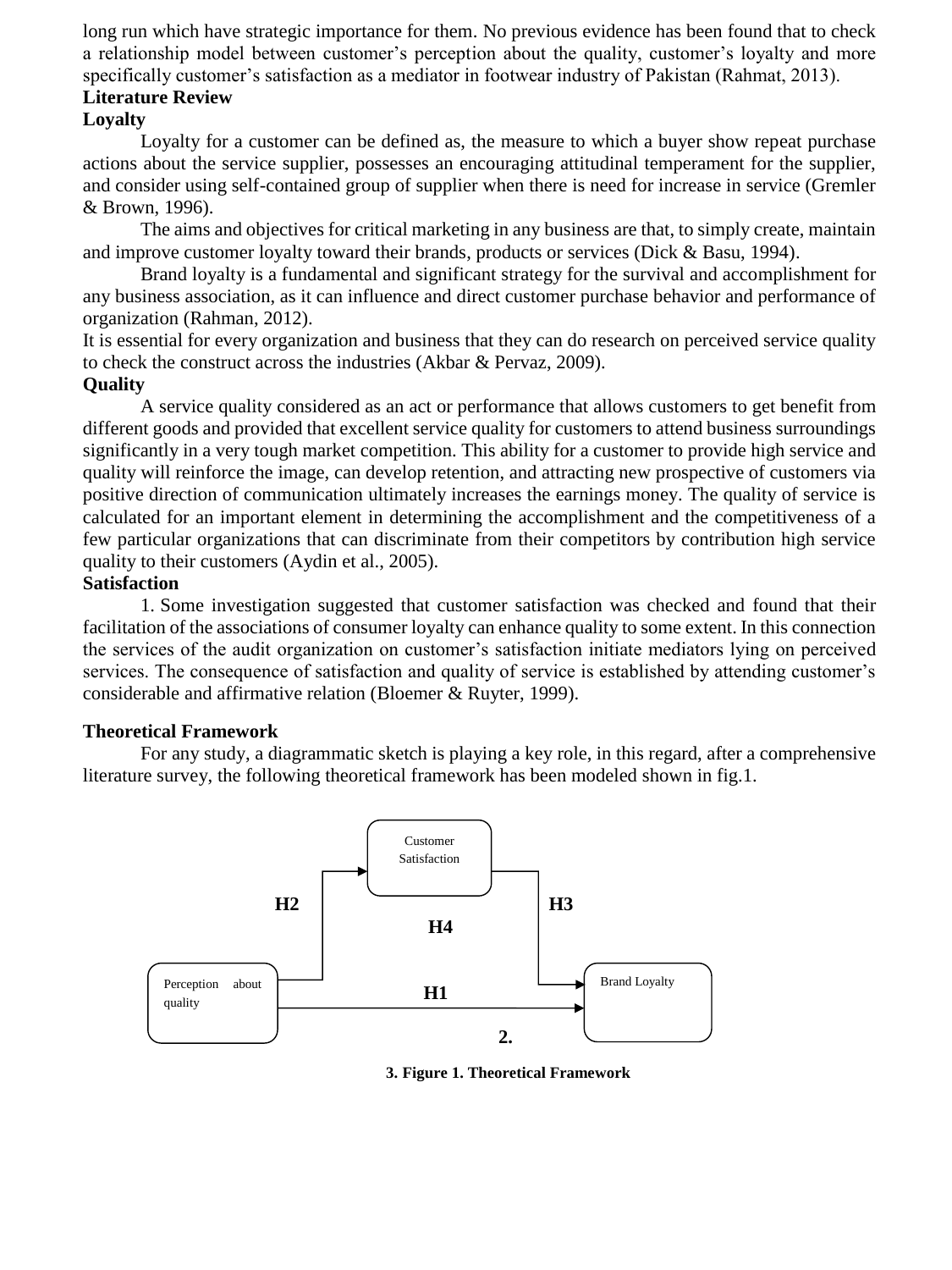#### **Methodology**

Basically this work is quantitative research and has conducted on a precise manner by investigating customer's perception regarding the quality and brand loyalty with mediating the role for satisfaction in footwear industry. It mainly focuses on the predecessor customer opinion about the quality and its relation with brand loyalty by mediating his/her role in customer satisfaction*.* So, the data was collected from two cities of Pakistan which interference was use. While doing the study the unit of analysis was individual to find out the regression of the variables in the footwear industry of Pakistan*.* The relationship among these variables was also checked, sampling has been collected from venues or cities of Pakistan i.e. Peshawar and Islamabad. Then for strengthening the research an empirical study in the form of questionnaire survey has prepared and distributed among different stakeholders in these two cities for checking the point of views about shoes industry in Pakistan. The feedback coming from the peoples has properly entered to a computer for checking normality. After threadbare discussion and satisfactory normality result, various quantitative tests have conducted for different analysis. From the aforementioned statistical tests, regression and correlation about customer's perception regarding the quality of brand loyalty has been measured which shows a positive impact on it.

# **Findings and Results**

#### **The Factor Analysis**

The features investigated and conducting calculations for checking the sample sufficiently confirm that, all the related items have loaded lying on the indistinguishable factor. The Table 1 indicates the KMO and the Bartlett's tests consequences; it is worth mentioning that in the table values 0.888 means KMO sampling adequacy. The KMO value is good enough only if its value high than 0.5, and in case when the KMO value is less than 0.5, the sample volume or a number of variables are insufficient (Kaiser, 1974). The Bartlett's assessment calculation in the table shows the importance of null hypothesis and its intensity is less than (0.05). The Bartlett's significance reflects 0.000 which is extremely significant. It be accomplished that the antecedents in this model are appropriate as well as a suitable appropriate for significant KMO and Bartlett's investigation of sphericity. **Table -1: KMO and Bartlett's Test**

| Table -1, Islato and Dafuell 3 Test          |                    |      |          |
|----------------------------------------------|--------------------|------|----------|
| Kaiser-Meyer-Olkin (KMO) Measuring Adequacy. |                    |      | .888     |
| Bartlett's Test of Sphericity                | Approximately      | Chi- | 2836.200 |
|                                              | <b>Square Test</b> |      |          |
|                                              | Df                 |      | 300      |
|                                              | Sig.               |      | .000     |

The principle component analysis values for the items of the instrument of this research is given in the table 2, as mentioned against each item of the variables of the study. The component value should be greater than (.5) for items to be acceptable in the construct.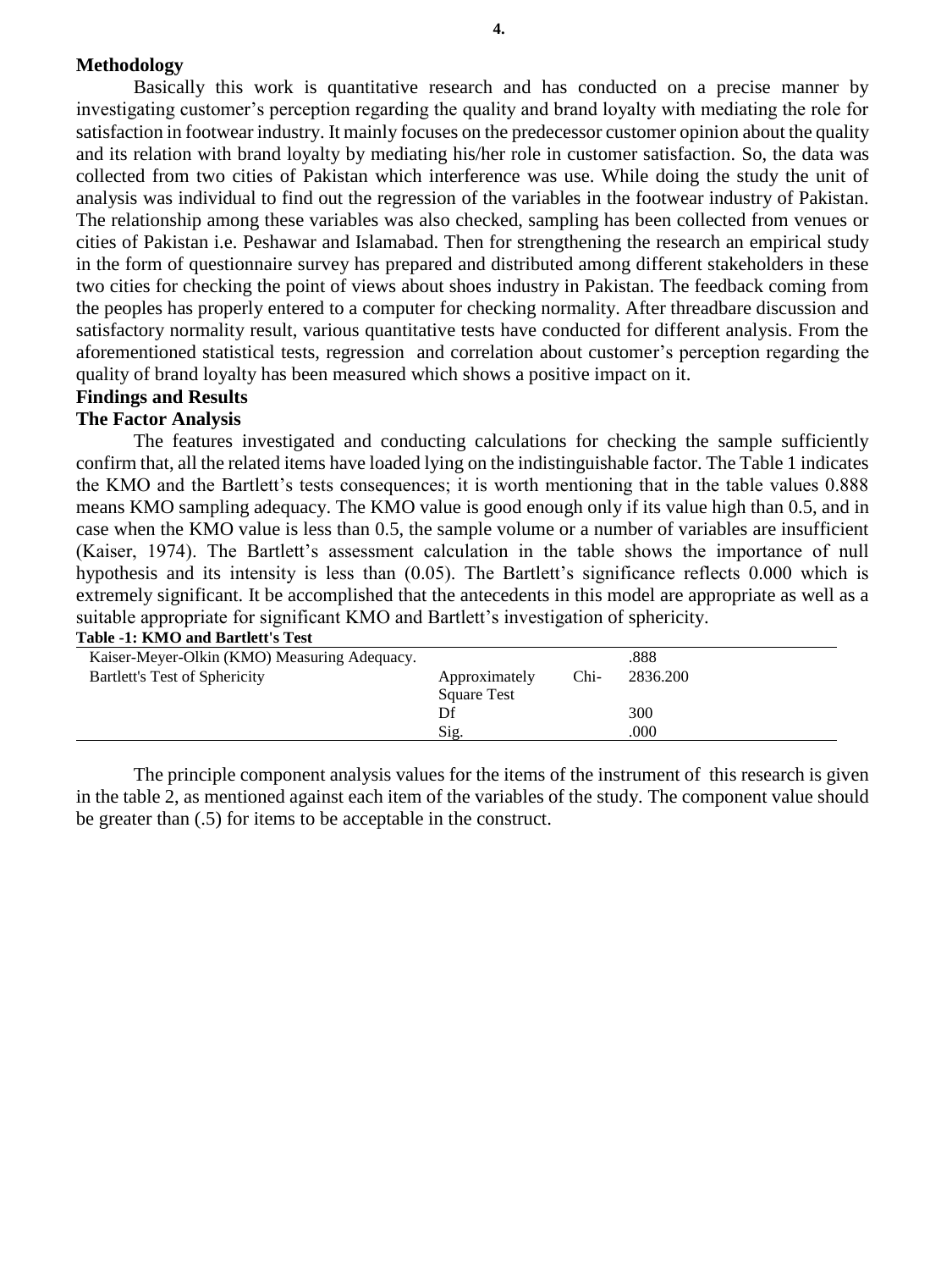| Item | <b>Description</b> | <b>Table - 2: Component Analysis</b><br><b>Component</b> |                |                |  |  |
|------|--------------------|----------------------------------------------------------|----------------|----------------|--|--|
|      |                    | $\mathbf{1}$                                             | $\overline{2}$ | $\mathfrak{Z}$ |  |  |
|      | PQ                 | .638                                                     |                |                |  |  |
|      | ${\bf P}{\bf Q}$   | .614                                                     |                |                |  |  |
|      | ${\bf P}{\bf Q}$   | .758                                                     |                |                |  |  |
|      | PQ                 | .710                                                     |                |                |  |  |
|      | ${\bf P}{\bf Q}$   | 648                                                      |                |                |  |  |
|      | ${\bf S}$          |                                                          | .673           |                |  |  |
|      | ${\bf S}$          |                                                          | .651           |                |  |  |
|      | ${\bf S}$          |                                                          | .743           |                |  |  |
|      | ${\bf S}$          |                                                          | .632           |                |  |  |
|      | ${\bf S}$          |                                                          | .609           |                |  |  |
|      | $\mathbf L$        |                                                          |                | .766           |  |  |
|      | $\mathbf L$        |                                                          |                | .750           |  |  |
|      | $\mathbf L$        |                                                          |                | .727           |  |  |
|      | L                  |                                                          |                | .774           |  |  |
|      | $\mathbf L$        |                                                          |                | .646           |  |  |

The table 2 shows that none of the items in the questionnaire is inadequate as the value mentioned against each item is greater than (.5) therefore there is no redundant variable or item in the construct.

The result in table 2 shows the standard component investigation. The standard component investigation has designed for influential and constructs validity. It was necessary to verify construct validity for the reason that the survey for every variables of the study has adopt from supplementary calculations.

#### **Tests of Scale Reliability (Cronbach's Alpha Values)**

It is extremely significant to work out the instrument reliability use for the records compilation in this research study. An antecedent wise reliability examination was conduct to locate out a Cronbach's Alpha Value (CAV) of the questionnaire items used for variables (i.e. Perception about quality, customer satisfaction and the brand loyalty) have been carry out. The specifications of investigation of the instrument reliability are specified below.

The following table reveals the reliability statistics test of SPSS reliability conduct to discover out the instrument of reliability. The CAV (**Cronbach's Alpha Values**) of the SPSS test output are mentioned against each variable of the research instrument. **Table - 3: Scale Reliability Test (CAV)**

|          | Table - 5. Scale Rehability Test (CAV) |                       |  |
|----------|----------------------------------------|-----------------------|--|
| Variable | N of items                             | <b>Cronbach Alpha</b> |  |
| PQ       |                                        | .809                  |  |
| Sat      |                                        | .837                  |  |
| Lovalty  |                                        | .795                  |  |

The reliability test statistics given in table 3 above shows that Cronbach's Alpha values calculated for the variables of the study are in the acceptable range being greater than (.7). Hence we conclude that the instrument used in this research study accomplish the criteria for reliability.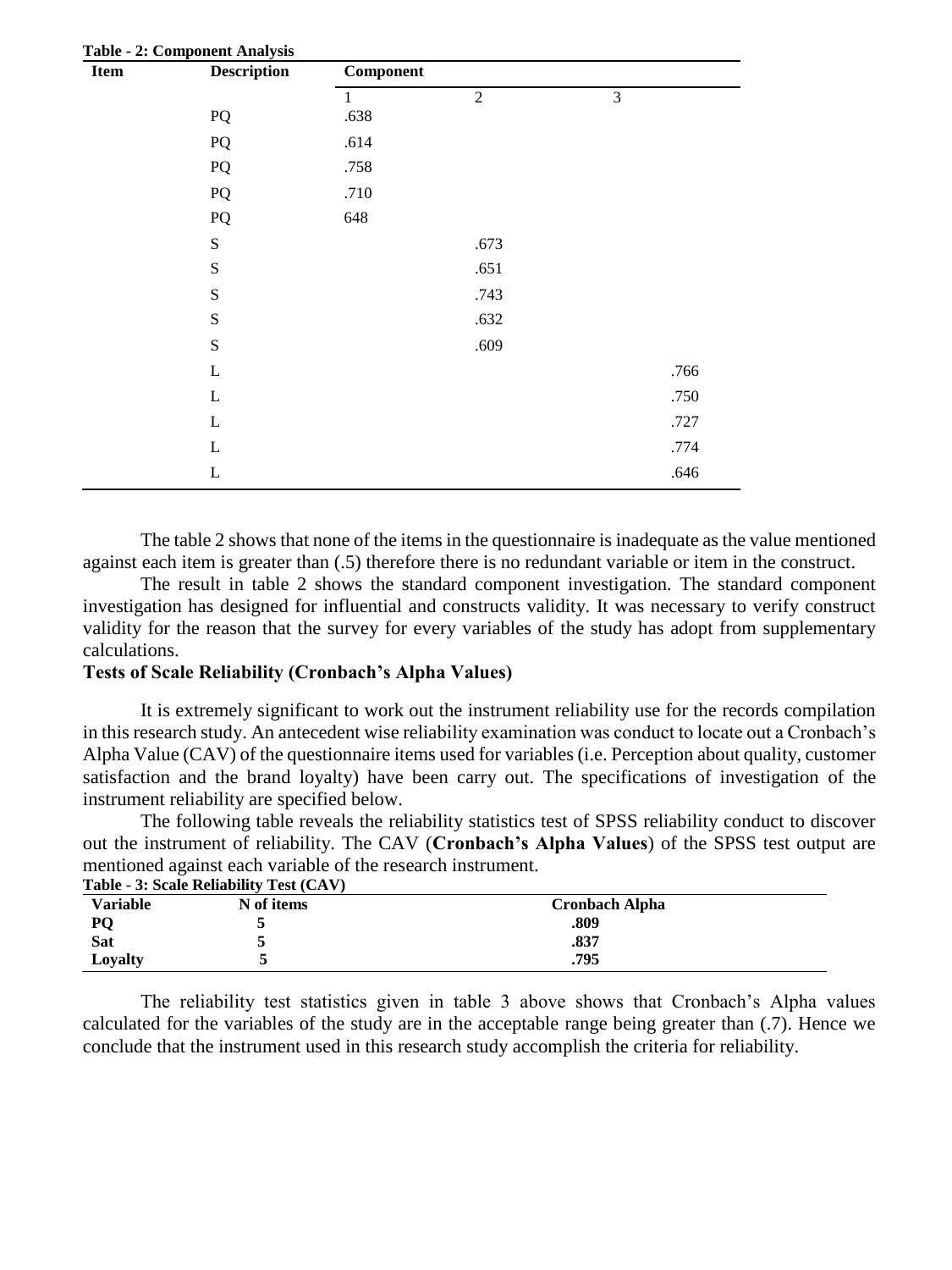### **The Data Interpretation and Analysis**

A quantitative kind of the data have been together through a questionnaire and was utilized for the investigation study. The analyses of data have been conduct through package-20 SPSS (Statistical Package of the Social Sciences). To check and analyze the relationships among variables as well as to check the hypotheses a linear regression analysis has been carry out. The questionnaire enclosed five items associated to consumer perception regarding the quality five items connected to customer's satisfaction and five items of brand loyalty. Though the factor analysis carried out through SPSS incorporated every item of the antecedents and were process for the examination. The data alteration in the SPSS have been carry out to calculate the mention factors The linear regression assessments have been conduct to check the hypotheses of research.

#### **Data Analysis and Interpretation**

#### **H1: Perceived quality has positive and significant relation with brand loyalty**

The results of model summary of  $H_1$  where R is square value equal to .268 which indicates that 26.8% of variation in loyalty of brand is explained by quality perceived. Alternatively perceived quality explains 26.8% of the change incurred in brand loyalty. The ANOVA statistics reveals that  $F = (72.570)$ and P value is (.000). The significance level of F is 4 whereas P value should be less than .05 for significance. Hence F and P values for the analysis of  $H_1$  are both significant. Hence there is important association among quality perceived and loyalty brand. The T value is 3.997 and 8.519 which is significant being greater than two. Beta is (0.518), the results are significant. Positive beta shows the direction of relationship. Therefore, we conclude that quality perceived has important positive impact on loyalty of brand. Therefore the  $H_1$  of this study is accepted lying on the foundation of consequences of the SPSS regression test results.

#### **H2: Perceived quality has positive and significant impact on satisfaction**

The results of model summary of  $H_2$  here R square value is equal to .262 which means that 26.2% of the variance in satisfaction is explained by perceived quality. Alternatively perceived quality explains 26.2% of the change incurred in satisfaction. The ANOVA statistics reveals that  $F = (73.770)$  and P value is (.000). The significance level of F is 4 whereas P value should be less than .05 for its significance. Hence F and P values for the analysis of H2 are both significant. It is concluded that there is significant relationship between perceived quality and satisfaction. Beta is (0.690), the results are significant. Hence, the  $H_2$  of this research is accepted on the basis of results of the SPSS regression test. **H3: Satisfaction has positive and significant impact on brand loyalty**

The model summary of  $H_3$  here R square value is equal to .272 which means that 27.2% of the variance in brand loyalty is explained by satisfaction. Alternatively satisfaction explains 27.2% of the change incurred in brand loyalty.

The ANOVA statistics reveals that  $F = (73.987)$  and P value is (.000). The significance intensity of F is 4 whereas the P value should be lesser than .05 for its significance. Hence F and P values for the analysis of H<sup>3</sup> are both significant. It is concluded that there is major association between satisfaction and brand loyalty. Beta is (0.638), the results are significant. Positive beta shows the direction of relationship. Therefore, we conclude that satisfaction has significant positive impact on the brand loyalty. Hence, the  $H_3$  of this research is accepted on the basis of results of the SPSS regression test. **H4: Customer's satisfaction has mediating role between quality perceived and brand loyalty.**

# The results of model summary of linear regression test conducted to verify the assumption of H3.

R square = .317, this means that 31.7% of the variance which is explained in brand loyalty due to intersect variable iPQSat. The quantum of variance explained by intersect variable iPqSat in the dependent variable is greater than the individual explained by Perceived quality in Brand loyalty which was 26.8%. F value which was previously 72.57 is now 91.700. This is significantly higher than the previous F value. P value is also highly significant (.0000). Therefore F value has also significantly increased due to the moderating impact of the intersect variable. Beta is .563 and t value is 11.308 and